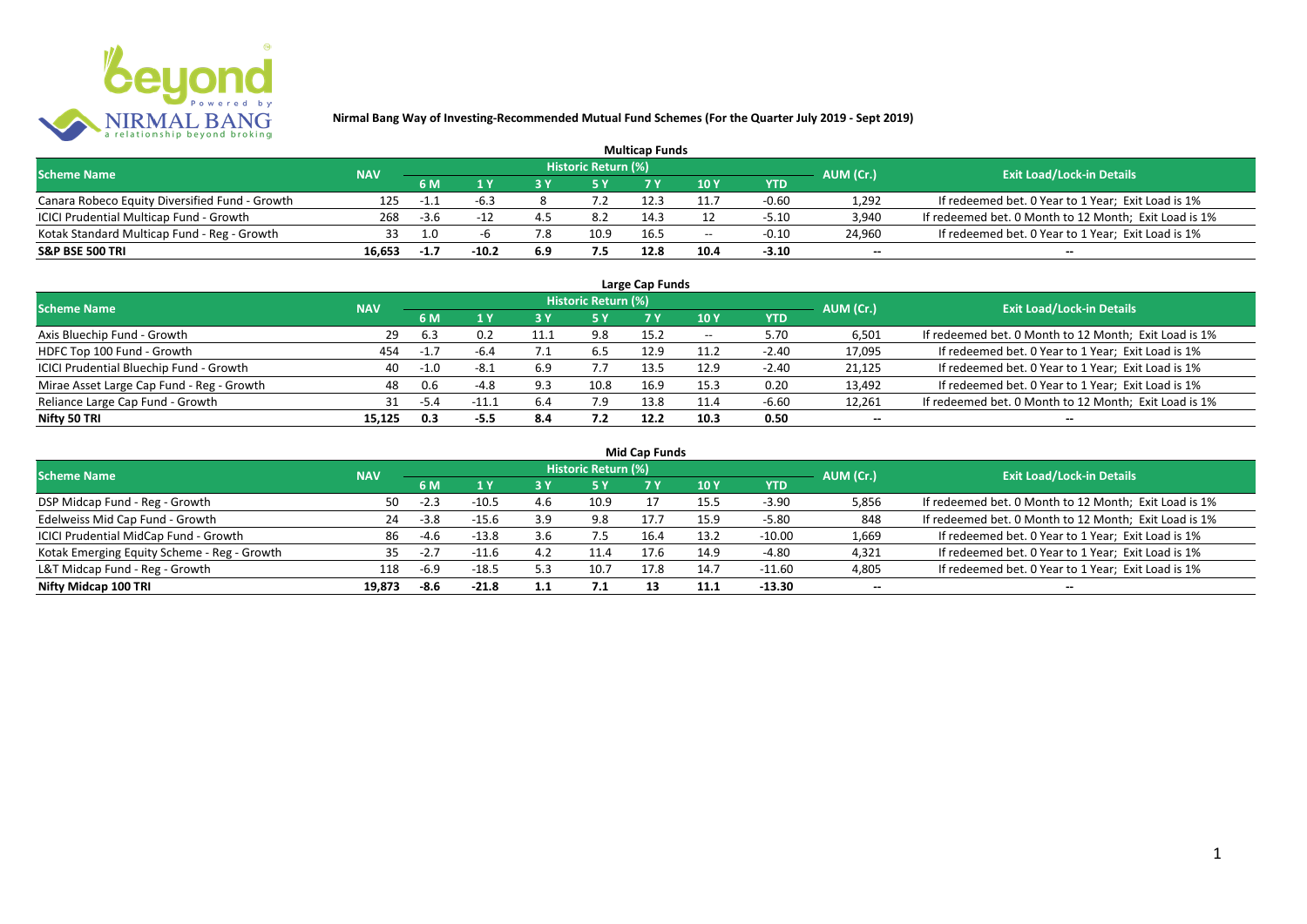

| Large & Midcap                                   |            |      |         |      |                     |      |       |         |           |                                                    |  |  |
|--------------------------------------------------|------------|------|---------|------|---------------------|------|-------|---------|-----------|----------------------------------------------------|--|--|
| <b>Scheme Name</b>                               | <b>NAV</b> |      |         |      | Historic Return (%) |      |       |         | AUM (Cr.) | <b>Exit Load/Lock-in Details</b>                   |  |  |
|                                                  |            | 6 M  |         |      |                     |      | 10Y   | YTD     |           |                                                    |  |  |
| Canara Robeco Emerging Equities - Growth         | 85         | -4.5 | $-14.1$ |      | 12.2                | 20.1 | 18.4  | $-4.90$ | 4,640     | If redeemed bet. 0 Year to 1 Year; Exit Load is 1% |  |  |
| Invesco India Growth Opportunities Fund - Growth |            | 0.0  | $-8.4$  |      | 9.8                 | 14.9 | 12. . | $-1.20$ | 1,560     | If redeemed bet. 0 Year to 1 Year; Exit Load is 1% |  |  |
| NIFTY Large Midcap 250 TRI                       | ۔592       | -3.5 | $-13.2$ | -6.3 | 8.7                 | 14.  | 11.5  | -5.80   | $-$       | $- -$                                              |  |  |

|                                  |            |        |       |      |                     | <b>Focused Funds</b> |       |            |                          |                                                       |
|----------------------------------|------------|--------|-------|------|---------------------|----------------------|-------|------------|--------------------------|-------------------------------------------------------|
| <b>Scheme Name</b>               | <b>NAV</b> |        |       |      | Historic Return (%) |                      |       |            | AUM (Cr.)                | <b>Exit Load/Lock-in Details</b>                      |
|                                  |            | 6 M    | 4 V   |      | <b>EV</b>           | 7 V                  | 10 Y  | <b>YTD</b> |                          |                                                       |
| Axis Focused 25 Fund - Growth    |            | 4.8    | -8.4  | 10.5 | 11.6                |                      | $- -$ | 0.70       | 7.785                    | If redeemed bet. 0 Month to 12 Month; Exit Load is 1% |
| SBI Focused Equity Fund - Growth | 134        | 2.h    | -4 -  |      | 10.6                | 15.5                 |       | 1.10       | 4,984                    | If redeemed bet. 0 Year to 1 Year; Exit Load is 1%    |
| S&P BSE 500 TRI                  | 16.653     | $-1.7$ | -10.2 |      |                     | 12.8                 | 10.4  | $-3.10$    | $\overline{\phantom{a}}$ | $- -$                                                 |

|                                                |            |         |         |                     |      | <b>Small Cap Funds</b> |                                       |          |                          |                                                    |
|------------------------------------------------|------------|---------|---------|---------------------|------|------------------------|---------------------------------------|----------|--------------------------|----------------------------------------------------|
| <b>Scheme Name</b>                             | <b>NAV</b> |         |         | Historic Return (%) |      |                        |                                       |          | AUM (Cr.)                | <b>Exit Load/Lock-in Details</b>                   |
|                                                |            | 6 M     |         |                     |      |                        | 10 Y                                  | YTD      |                          |                                                    |
| Franklin India Smaller Companies Fund - Growth | 46         | $-8.7$  | $-20$   | $-0.7$              | 7.4  | 18.3                   | 15.8                                  | $-11.70$ | 6,729                    | If redeemed bet. 0 Year to 1 Year; Exit Load is 1% |
| HDFC Small Cap Fund - Growth                   | 37         | $-10.7$ | $-19.6$ | 6.5                 | 10.1 | 15.4                   |                                       | $-13.00$ | 7,894                    | If redeemed bet. 0 Year to 1 Year; Exit Load is 1% |
| L&T Emerging Businesses Fund - Reg - Growth    | 21         | $-10.0$ | $-22.1$ |                     | 11.2 | $-$                    | $\hspace{0.05cm}$ – $\hspace{0.05cm}$ | -14.40   | 5,611                    | If redeemed bet. 0 Year to 1 Year; Exit Load is 1% |
| Nifty Smallcap 100 TRI                         | 6.545      | $-11.6$ | $-29.4$ | $-3.8$              | 1.8  |                        |                                       | -16.50   | $\overline{\phantom{a}}$ | $-$                                                |

| ELSS Schemes (Tax Saving u/s 80-C)            |            |           |         |                     |           |            |                                       |            |                          |                                  |  |  |
|-----------------------------------------------|------------|-----------|---------|---------------------|-----------|------------|---------------------------------------|------------|--------------------------|----------------------------------|--|--|
| <b>Scheme Name</b>                            | <b>NAV</b> |           |         | Historic Return (%) |           |            |                                       |            | AUM (Cr.)                | <b>Exit Load/Lock-in Details</b> |  |  |
|                                               |            | <b>6M</b> | 1 Y     | 3 Y                 | <b>5Y</b> | <b>7 Y</b> | 10 Y                                  | <b>YTD</b> |                          |                                  |  |  |
| Aditya Birla Sun Life Tax Relief 96 - Growth  | 29         | $-5.6$    | $-15.2$ |                     | 10.1      | 15.8       | 12.1                                  | $-7.60$    | 8,416                    | Nil                              |  |  |
| Axis Long Term Equity Fund - Growth           | 44         | -4.5      | $-5.6$  | 9.1                 |           | 18.6       | $- -$                                 | 1.40       | 18,953                   | Nil                              |  |  |
| IDFC Tax Advantage (ELSS) Fund - Reg - Growth | 50.        | $-5.2$    | $-15.5$ |                     | 8.2       | 14.6       | 12.9                                  | $-7.80$    | 1,902                    | Nil                              |  |  |
| Invesco India Tax Plan - Growth               | 48         | $-0.6$    | $-10.6$ | 6.7                 | 9.2       | 15.4       | 13.9                                  | $-2.60$    | 837                      | Nil                              |  |  |
| Mirae Asset Tax Saver Fund - Reg - Growth     | 17         | 1.3       | $-4.5$  |                     | $- -$     | $-$        | $\hspace{0.05cm}$ – $\hspace{0.05cm}$ | 0.50       | 2,208                    | Nil                              |  |  |
| S&P BSE 200 TRI                               | 5,400      | $-0.8$    | $-8.5$  | 7.5                 | 7.8       | 13         | 10.6                                  | $-1.90$    | $\overline{\phantom{a}}$ | $\overline{\phantom{a}}$         |  |  |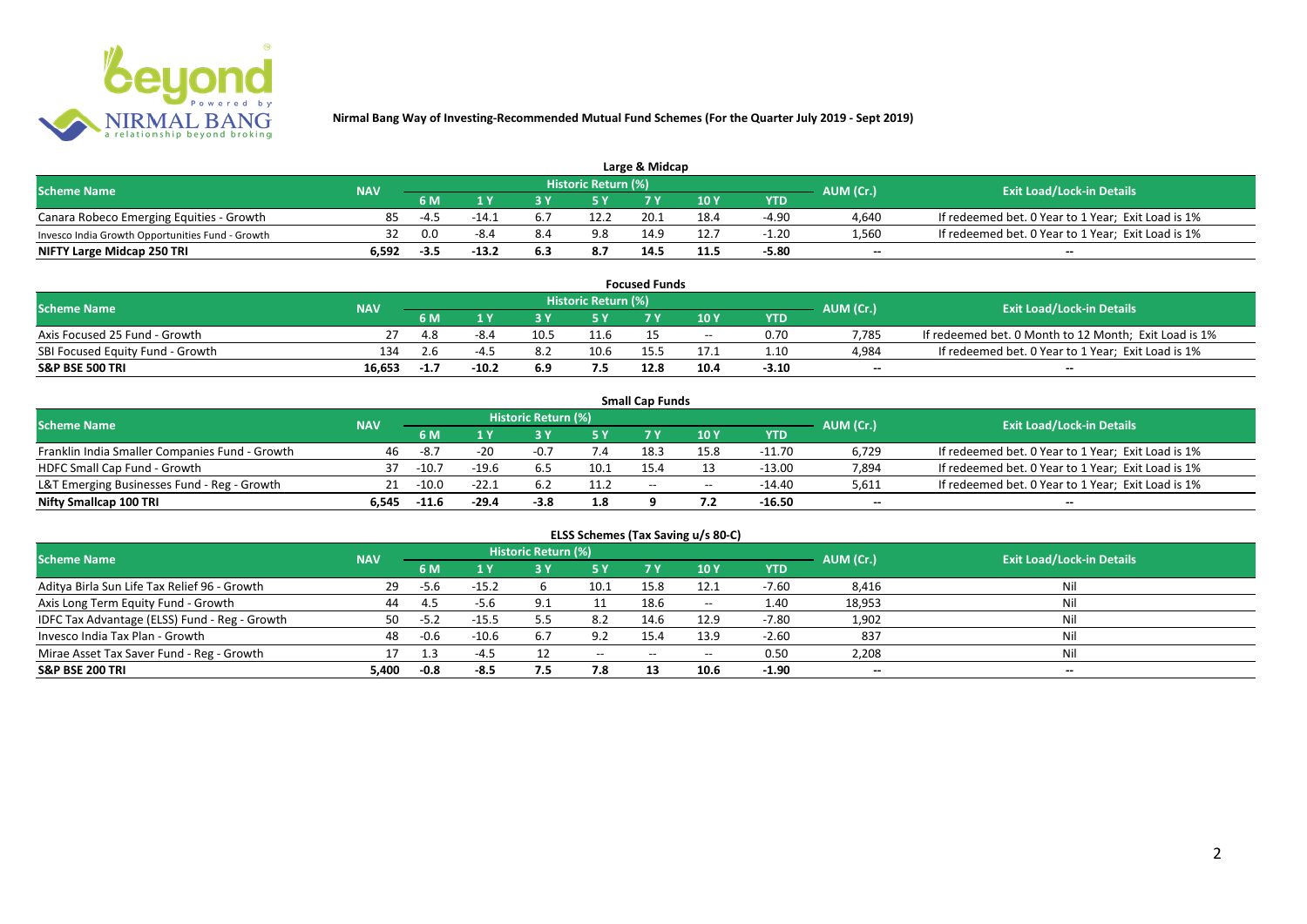

| <b>Contra/Value Fund</b>                  |            |        |         |                     |      |      |      |         |           |                                                    |  |
|-------------------------------------------|------------|--------|---------|---------------------|------|------|------|---------|-----------|----------------------------------------------------|--|
| <b>Scheme Name</b>                        | <b>NAV</b> |        |         | Historic Return (%) |      |      |      |         | AUM (Cr.) | <b>Exit Load/Lock-in Details</b>                   |  |
|                                           |            | 6 M    |         |                     |      |      | 10Y  | YTD     |           |                                                    |  |
| Kotak India EQ Contra Fund - Reg - Growth | 49         | $-0.7$ |         | 8.8                 | 8.5  | 13.5 |      | $-1.20$ | 811       | If redeemed bet. 0 Year to 1 Year; Exit Load is 1% |  |
| Invesco India Contra Fund - Growth        | 44         | $-2.7$ | $-12$   |                     | 10.2 | 16.7 | 13.2 | $-5.00$ | 3,880     | If redeemed bet. 0 Year to 1 Year; Exit Load is 1% |  |
| UTI Value Opportunities Fund - Growth     |            | -1.5   | $-11.1$ |                     | 4.4  | 10.4 | 10.7 | $-2.80$ | 4,211     | If redeemed bet. 0 Year to 1 Year; Exit Load is 1% |  |
| <b>S&amp;P BSE 500 TRI</b>                | 16.653     | -1.7   | $-10.2$ | 6.9                 |      | 12.8 | 10.4 | $-3.10$ | $- -$     | $-$                                                |  |

|                                                                           |            |        |         |                     |           | Sector/Thematic |                   |            |                          |                                                    |
|---------------------------------------------------------------------------|------------|--------|---------|---------------------|-----------|-----------------|-------------------|------------|--------------------------|----------------------------------------------------|
| <b>Scheme Name</b>                                                        | <b>NAV</b> |        |         | Historic Return (%) |           |                 |                   |            | AUM (Cr.)                | <b>Exit Load/Lock-in Details</b>                   |
|                                                                           |            | 6 M    | 1 Y     | 3 Y                 | <b>5Y</b> | <b>7Y</b>       | 10Y               | <b>YTD</b> |                          |                                                    |
| Canara Robeco Consumer Trends Fund - Reg - Growth                         | 37         | 0.7    | $-6.7$  | 8.2                 | 11.9      | 16              | $- -$             | $-1.30$    | 319                      | If redeemed bet. 0 Year to 1 Year; Exit Load is 1% |
| Mirae Asset Great Consumer Fund - Growth                                  | 32         | $-1.8$ | $-8.7$  | 10.2                | 10.9      | 15.8            | $\hspace{0.05cm}$ | $-5.30$    | 766                      | If redeemed bet. 0 Year to 1 Year; Exit Load is 1% |
| ICICI Prudential Technology Fund - Growth                                 | 60         | $-0.6$ | $-0.8$  | 15.6                | 9.6       | 18.1            | 17.8              | 6.10       | 441                      | If redeemed bet. 0 Day to 15 Day; Exit Load is 1%  |
| Reliance Pharma Fund - Growth                                             | 141        | $-5.8$ | $-13.4$ | $-0.8$              | 4.6       | 11.8            | 16                | $-5.90$    | 2,344                    | If redeemed bet. 0 Year to 1 Year; Exit Load is 1% |
| ICICI Prudential Banking and Financial Services Fund -<br>Retail - Growth | 59         | 0.3    | $-5.6$  | q                   | 13.2      | 18.8            | 16.9              | $-2.40$    | 3.185                    | If redeemed bet. 0 Day to 15 Day; Exit Load is 1%  |
| Reliance Banking Fund - Growth                                            | 249        | $-2.6$ | $-13.2$ |                     | 9.9       | 15.3            | 14.7              | $-6.00$    | 2,924                    | If redeemed bet. 0 Year to 1 Year; Exit Load is 1% |
| <b>S&amp;P BSE 500 TRI</b>                                                | 16.653     | $-1.7$ | $-10.2$ | 6.9                 | 7.5       | 12.8            | 10.4              | $-3.10$    | $\overline{\phantom{a}}$ | $- -$                                              |

|                                                            |            |        |        |                            |                          |       | <b>Dynamic Asset Allocation Funds</b> |            |                          |                                                         |
|------------------------------------------------------------|------------|--------|--------|----------------------------|--------------------------|-------|---------------------------------------|------------|--------------------------|---------------------------------------------------------|
| <b>Scheme Name</b>                                         | <b>NAV</b> |        |        | <b>Historic Return (%)</b> |                          |       |                                       |            | AUM (Cr.)                | <b>Exit Load/Lock-in Details</b>                        |
|                                                            |            | 6 M    | 1 Y    | 3 Y                        | 5 Y                      |       | 10 Y                                  | <b>YTD</b> |                          |                                                         |
| ICICI Prudential Balanced Advantage Fund - Reg -<br>Growth | 35         | 2.0    |        | 6.5                        | 8.2                      | 12.6  | 12.1                                  | 1.40       | 27.798                   | If redeemed bet. 0 Year to 1 Year; Exit Load is 1%      |
| Invesco India Dynamic Equity Fund - Growth                 | 28         | 2.1    |        |                            |                          | 12.7  |                                       | 2.00       | 924                      | If redeemed bet. 0 Month to 3 Month; Exit Load is 0.25% |
| Reliance Balanced Advantage Fund - Growth                  | 89         | 1.3    | 0.1    |                            | 7.5                      | 12.9  | 11.2                                  | 1.70       | 2,195                    | If redeemed bet. 0 Month to 12 Month; Exit Load is 1%   |
| SBI Dynamic Asset Allocation Fund - Reg - Growth           |            | $-0.5$ | $-2.2$ | 5.9                        | $\hspace{0.05cm} \ldots$ | $- -$ | $- -$                                 | $-0.20$    | 684                      | If redeemed bet. 0 Month to 12 Month; Exit Load is 1%   |
| NIFTY 50 Hybrid Composite Debt 65:35 Index                 | 9.705      | 3.2    |        | 8.4                        | 8.1                      | 11.2  | 9.8                                   | 3.50       | $\overline{\phantom{a}}$ | $- -$                                                   |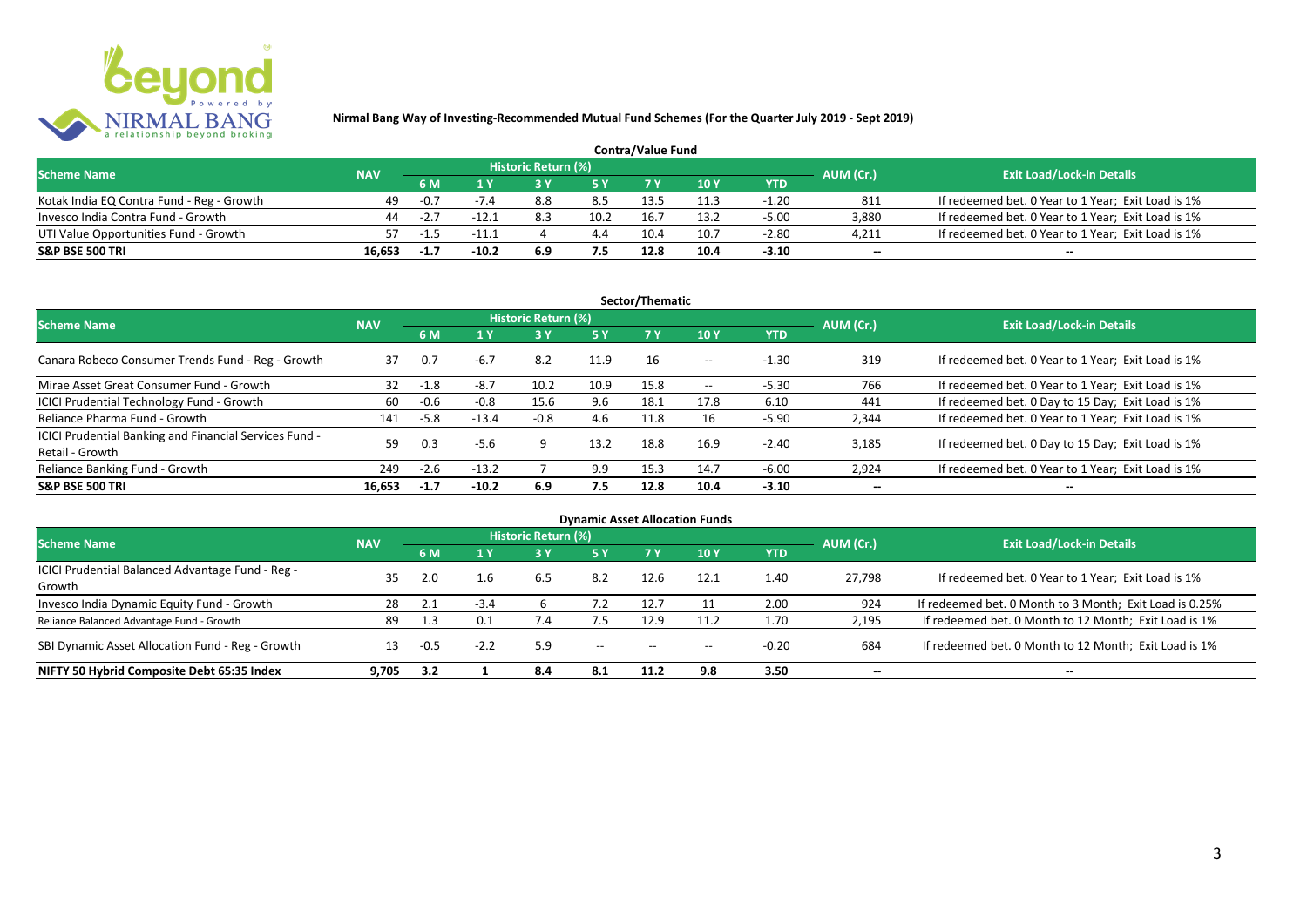

|                                                 |            |        |        |                            |           | <b>Hybrid Aggressive</b> |                          |            |                          |                                                       |
|-------------------------------------------------|------------|--------|--------|----------------------------|-----------|--------------------------|--------------------------|------------|--------------------------|-------------------------------------------------------|
| <b>Scheme Name</b>                              | <b>NAV</b> |        |        | <b>Historic Return (%)</b> |           |                          |                          |            | AUM (Cr.)                | <b>Exit Load/Lock-in Details</b>                      |
|                                                 |            | 6 M    | 1 Y    |                            | <b>5Y</b> | 7 Y                      | 10Y                      | <b>YTD</b> |                          |                                                       |
| HDFC Hybrid Equity Fund - Growth                | 51.        | 0.5    | $-3.4$ |                            | 4.3       | 10.6                     | 9.4                      | $-0.20$    | 21,151                   | If redeemed bet. 0 Year to 1 Year; Exit Load is 1%    |
| ICICI Prudential Equity & Debt Fund - Growth    | 126        | $-1.0$ | $-5.3$ | 6.3                        | 8.7       | 14.3                     | 13.5                     | $-2.00$    | 24,313                   | If redeemed bet. 0 Year to 1 Year; Exit Load is 1%    |
| Mirae Asset Hybrid - Equity Fund - Reg - Growth | 14         |        | -1.1   | 8.4                        | $--$      | $- -$                    | $\overline{\phantom{a}}$ | 1.70       | 2,297                    | If redeemed bet. 0 Year to 1 Year; Exit Load is 1%    |
| SBI Equity Hybrid Fund - Growth                 | 132        | 4.4    | 0.8    | 7.9                        | 9.8       | 15.                      | 11.9                     | 3.00       | 29,408                   | If redeemed bet. 0 Month to 12 Month; Exit Load is 1% |
| Canara Robeco Equity Hybrid Fund - Growth       | 152        | 0.9    |        | 6.8                        | 8.9       |                          | 12.2                     | 1.20       | 2,298                    | If redeemed bet. 0 Year to 1 Year; Exit Load is 1%    |
| NIFTY 50 Hybrid Composite Debt 65:35 Index      | 9.705      | 3.2    |        | 8.4                        | 8.1       | 11.2                     | 9.8                      | 3.50       | $\overline{\phantom{a}}$ | $\overline{\phantom{a}}$                              |

| <b>Arbitrage Fund</b>                      |            |     |     |                     |     |     |     |            |           |                                                         |  |  |  |  |
|--------------------------------------------|------------|-----|-----|---------------------|-----|-----|-----|------------|-----------|---------------------------------------------------------|--|--|--|--|
| <b>Scheme Name</b>                         | <b>NAV</b> |     |     | Historic Return (%) |     |     |     |            | AUM (Cr.) | <b>Exit Load/Lock-in Details</b>                        |  |  |  |  |
|                                            |            | 1 M |     | 6 M                 |     |     |     | <b>YTD</b> |           |                                                         |  |  |  |  |
| IDFC Arbitrage Fund - Reg - Growth         | 24         | 6.0 | 6.5 |                     | 6.9 |     | 6.2 | 6.90       | 7.382     | If redeemed bet. 0 Month to 1 Month; Exit Load is 0.25% |  |  |  |  |
| Kotak Equity Arbitrage Fund - Reg - Growth |            | 6.2 | 6.3 |                     |     | 6.4 | 6.3 | 6.60       | 14.527    | If redeemed bet. 0 Day to 30 Day; Exit Load is 0.25%    |  |  |  |  |
| Reliance Arbitrage Fund - Growth           | 20         | 5.9 | 6.2 |                     | 6.8 |     | 6.4 | 6.80       | 8.904     | If redeemed bet. 0 Month to 1 Month; Exit Load is 0.25% |  |  |  |  |

| <b>Equity Saver</b>                      |                          |     |              |                     |                          |                                       |                                       |                          |                          |                                                       |  |  |  |
|------------------------------------------|--------------------------|-----|--------------|---------------------|--------------------------|---------------------------------------|---------------------------------------|--------------------------|--------------------------|-------------------------------------------------------|--|--|--|
| <b>Scheme Name</b>                       | <b>NAV</b>               |     |              | Historic Return (%) |                          |                                       |                                       |                          | AUM (Cr.)                | <b>Exit Load/Lock-in Details</b>                      |  |  |  |
|                                          |                          | 6 M |              |                     |                          |                                       | 10 Y                                  | YTD                      |                          |                                                       |  |  |  |
| Axis Equity Saver Fund - Reg - Growth    |                          | 2.9 |              |                     | $\overline{\phantom{a}}$ | $- -$                                 | $\hspace{0.05cm}$ – $\hspace{0.05cm}$ | 3.10                     | 753                      | If redeemed bet. 0 Month to 12 Month; Exit Load is 1% |  |  |  |
| HDFC Equity Savings Fund - Growth        | 36                       | 1.0 |              |                     |                          | 8.6                                   | 8.9                                   | 1.10                     | 5,138                    | If redeemed bet. 0 Year to 1 Year; Exit Load is 1%    |  |  |  |
| Kotak Equity Savings Fund - Reg - Growth | 14                       |     | 1.6          | 6.5                 | $- -$                    | $\hspace{0.05cm}$ – $\hspace{0.05cm}$ | $- -$                                 | 2.00                     | 2,003                    | If redeemed bet. 0 Year to 1 Year; Exit Load is 1%    |  |  |  |
| CRISIL Hybrid 50+50 - Moderate Index*    | $\overline{\phantom{a}}$ |     | $\mathbf{m}$ | $- -$               | $\overline{\phantom{a}}$ | $- -$                                 | $\overline{\phantom{a}}$              | $\overline{\phantom{a}}$ | $\overline{\phantom{a}}$ | $\overline{\phantom{a}}$                              |  |  |  |

| <b>Liquid Funds</b>                       |            |      |     |                     |      |       |            |                 |           |                                  |  |  |  |
|-------------------------------------------|------------|------|-----|---------------------|------|-------|------------|-----------------|-----------|----------------------------------|--|--|--|
| <b>Scheme Name</b>                        | <b>NAV</b> |      |     | Historic Return (%) |      |       | <b>YTM</b> | Avg             | AUM (Cr.) | <b>Exit Load/Lock-in Details</b> |  |  |  |
|                                           |            | 1 W. | 2 W | 1 M                 | 3 M  | 1Y    |            | <b>Maturity</b> |           |                                  |  |  |  |
| Axis Liquid Fund - Growth                 | 2,125      | 5.5  | 5.h | 8                   | -6.4 |       | 6.01       | 0.09            | 30,115    | Nil                              |  |  |  |
| IDFC Cash Fund - Reg - Growth             | 2,321      | 5.4  |     |                     | 6.2  |       | 5.89       | 0.07            | 11,025    | Nil                              |  |  |  |
| Kotak Liquid Scheme - Reg - Growth        | 3,880      | 5.4  |     |                     | 6.3  |       | 5.96       | 0.08            | 29,444    | Nil                              |  |  |  |
| Mirae Asset Cash Management Fund - Growth | 2,006      | 5.5  |     | 5.8                 | 6.3  |       | 5.95       | 0.08            | 3,463     | Nil                              |  |  |  |
| <b>CRISIL Liquid Fund Index</b>           | $\sim$     | 5.8  | 5.9 | 6.1                 | 6.6  | $- -$ | $- -$      | $- -$           | --        | $- -$                            |  |  |  |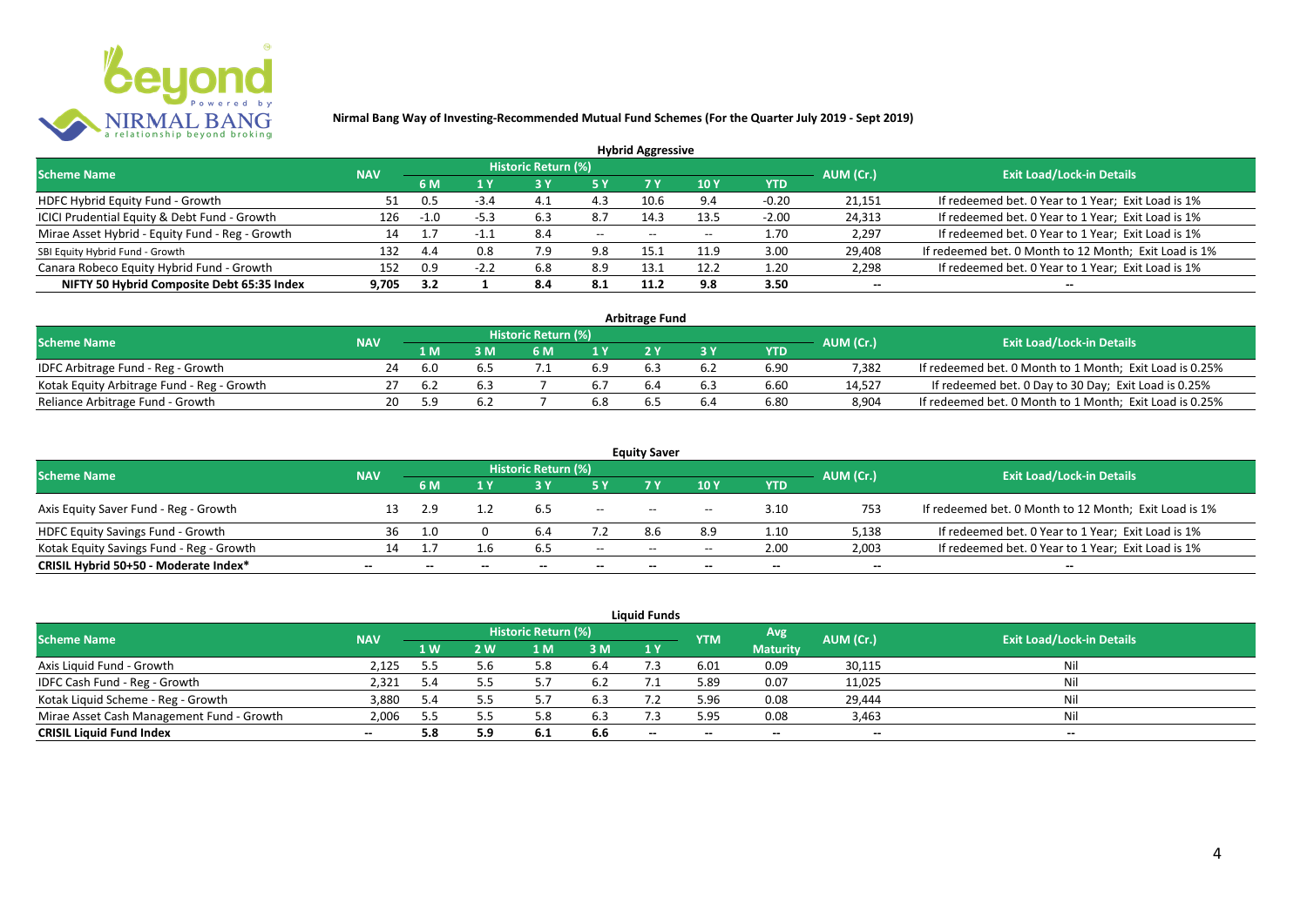

| <b>Ultra Short Fund</b>                       |            |     |      |                            |       |       |                          |                          |                          |                                  |  |  |  |
|-----------------------------------------------|------------|-----|------|----------------------------|-------|-------|--------------------------|--------------------------|--------------------------|----------------------------------|--|--|--|
| <b>Scheme Name</b>                            | <b>NAV</b> |     |      | <b>Historic Return (%)</b> |       |       | <b>YTM</b>               | Avg                      | AUM (Cr.)                | <b>Exit Load/Lock-in Details</b> |  |  |  |
|                                               |            | 1 M | 3 M  | 6 M                        |       |       |                          | <b>Maturity</b>          |                          |                                  |  |  |  |
| HDFC Ultra Short Term Fund - Reg - Growth     |            | 7.6 | 8.1  | 8.6                        | $- -$ | $- -$ | 6.82                     | 0.52                     | 7,440                    | Nil                              |  |  |  |
| IDFC Ultra Short Term Fund - Reg - Growth     |            | 8.1 | -8.2 | 8.7                        | 8.6   | $- -$ | 6.61                     | 0.47                     | 3,258                    | Nil                              |  |  |  |
| SBI Magnum Ultra Short Duration Fund - Growth | 4,290      | 8.1 | 8.2  | 8.4                        | 8.6   |       | 6.94                     | 0.46                     | 8,447                    | Nil                              |  |  |  |
| <b>NIFTY Ultra Short Duration Debt Index</b>  | 3,914      | 7.3 |      | 8.3                        | 8.5   | 7.6   | $\overline{\phantom{a}}$ | $\overline{\phantom{a}}$ | $\overline{\phantom{a}}$ | $\overline{\phantom{a}}$         |  |  |  |

| <b>Money Market Fund</b>                                   |            |     |     |                            |                          |           |            |                 |                          |                                  |  |  |  |
|------------------------------------------------------------|------------|-----|-----|----------------------------|--------------------------|-----------|------------|-----------------|--------------------------|----------------------------------|--|--|--|
| <b>Scheme Name</b>                                         | <b>NAV</b> |     |     | <b>Historic Return (%)</b> |                          |           | <b>YTM</b> | Avg             | AUM (Cr.)                | <b>Exit Load/Lock-in Details</b> |  |  |  |
|                                                            |            | 1 M | 3M  | 6 M                        | 1Y                       | <b>3Y</b> |            | <b>Maturity</b> |                          |                                  |  |  |  |
| Aditya Birla Sun Life Money Manager Fund - Reg -<br>Growth | 260        | 8.1 | 8.6 | 8.9                        | 8.8                      | 7.6       | 6.55       | 0.52            | 11,755                   | Nil                              |  |  |  |
| ICICI Prudential Money Market Fund - Reg - Growth          | 268        | 7.8 | 8.2 | 8.6                        | 8.4                      | 7.4       | 6.39       | 0.39            | 9,064                    | Nil                              |  |  |  |
| Reliance Money Market Fund - Growth                        | 2.925      | 7.7 | 8.3 | 8.8                        | 8.7                      |           | 6.54       | 0.42            | 3,320                    | Nil                              |  |  |  |
| UTI Money Market Fund - Reg - Growth                       | 2,175      | 7.8 | 8.4 | 8.7                        | 8.6                      | 7.5       | 6.61       | 0.50            | 6,472                    | Nil                              |  |  |  |
| <b>CRISIL Liquid Fund Index</b>                            | $- -$      | 6.1 | 6.6 | $\overline{\phantom{a}}$   | $\overline{\phantom{a}}$ | $- -$     | $\!-$      | $\sim$          | $\overline{\phantom{a}}$ | $\overline{\phantom{a}}$         |  |  |  |

| Short Term Fund                                 |            |      |      |                     |      |     |            |                 |           |                                  |  |  |  |
|-------------------------------------------------|------------|------|------|---------------------|------|-----|------------|-----------------|-----------|----------------------------------|--|--|--|
| <b>Scheme Name</b>                              | <b>NAV</b> |      |      | Historic Return (%) |      |     | <b>YTM</b> | Avg             | AUM (Cr.) | <b>Exit Load/Lock-in Details</b> |  |  |  |
|                                                 |            | 1 M  |      | 6 M                 | 1 V  |     |            | <b>Maturity</b> |           |                                  |  |  |  |
| HDFC Short Term Debt Fund - Growth              |            | 10.0 | 11.2 |                     | 9.8  | ה − |            | 2.59            | 8,173     | Nil                              |  |  |  |
| IDFC Bond Fund - Short Term Plan - Reg - Growth | 40         | 10.2 | 10.9 | 11.3                | 10.4 |     | .25        | 2.15            | 8,258     | Nil                              |  |  |  |
| Kotak Bond Short Term Plan - Reg - Growth       | 36         | 8.7  | 10.6 | 11.3                | 10   |     | 7.69       | 2.75            | 9,355     | Nil                              |  |  |  |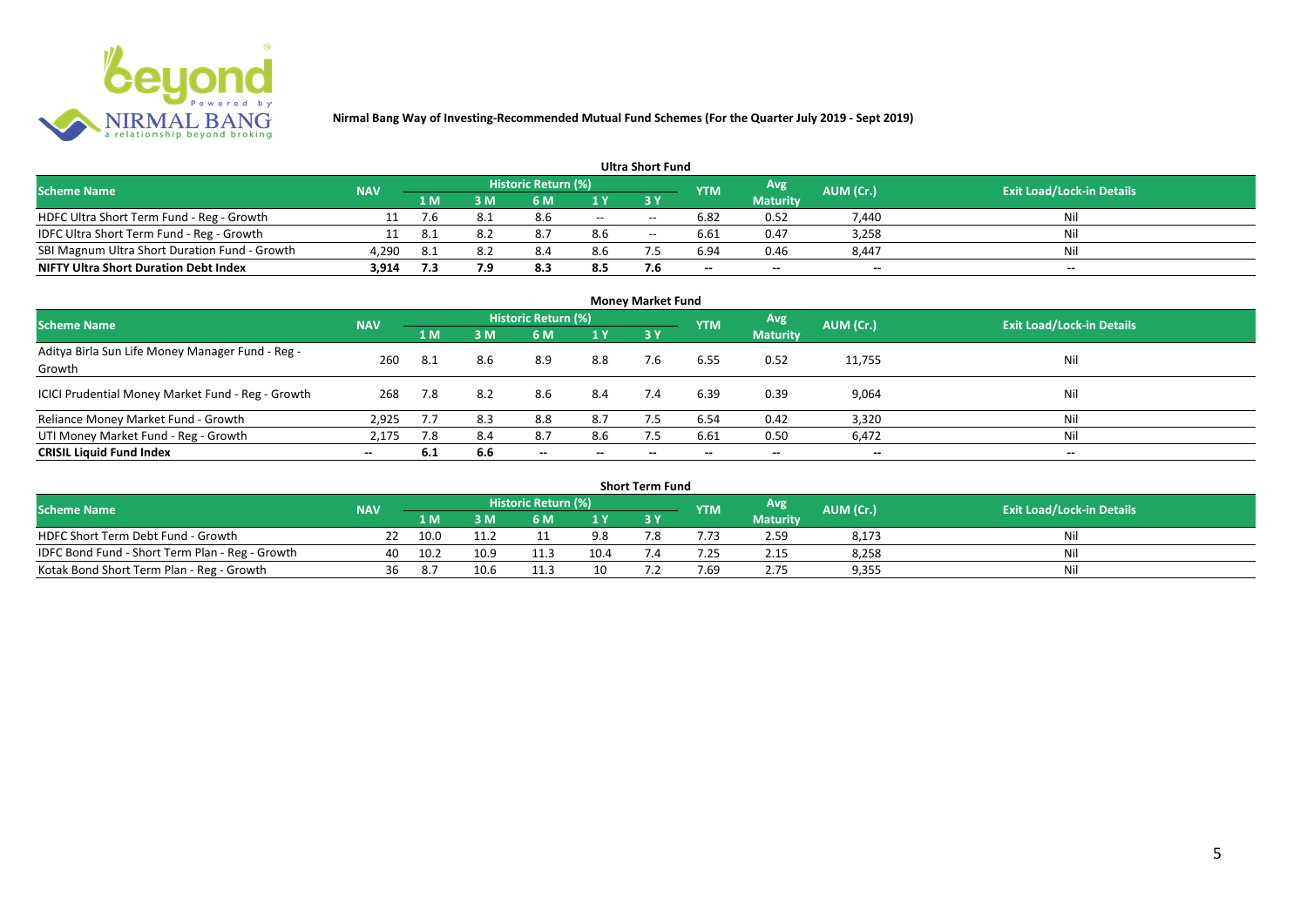

| <b>Low Duration Fund</b>                  |            |     |     |                     |     |  |            |                 |           |                                  |  |  |  |  |
|-------------------------------------------|------------|-----|-----|---------------------|-----|--|------------|-----------------|-----------|----------------------------------|--|--|--|--|
| <b>Scheme Name</b>                        | <b>NAV</b> |     |     | Historic Return (%) |     |  | <b>YTM</b> | Avg             | AUM (Cr.) | <b>Exit Load/Lock-in Details</b> |  |  |  |  |
|                                           |            | 1 M |     | 6 M                 |     |  |            | <b>Maturity</b> |           |                                  |  |  |  |  |
| <b>HDFC Low Duration Fund - Growth</b>    |            |     |     | 8.8                 | 8.2 |  | .19        | 0.96            | 15,491    | Nli                              |  |  |  |  |
| Canara Robeco Savings Fund - Reg - Growth | 30         | 8.3 | 8.7 |                     | 8.5 |  | 6.8        | 0.80            | 1,049     | Ni                               |  |  |  |  |
| IDFC Low Duration Fund - Reg - Growth     | 28         | 8.8 |     |                     | 8.8 |  | 6.8        | 0.88            | 4.167     | -Ni                              |  |  |  |  |

| <b>Banking &amp; PSU Bond Funds</b>            |            |      |      |                     |                |     |            |                 |           |                                  |  |  |  |
|------------------------------------------------|------------|------|------|---------------------|----------------|-----|------------|-----------------|-----------|----------------------------------|--|--|--|
| <b>Scheme Name</b>                             | <b>NAV</b> |      |      | Historic Return (%) |                |     | <b>YTM</b> | Avg             | AUM (Cr.) | <b>Exit Load/Lock-in Details</b> |  |  |  |
|                                                |            | 1 M  | з м  | 6 M                 | 1 <sup>Y</sup> |     |            | <b>Maturity</b> |           |                                  |  |  |  |
| HDFC Banking and PSU Debt Fund - Reg - Growth  |            | 9.4  |      |                     | 10.5           | '.b | 8.00       | 2.71            | 3.285     | Nil                              |  |  |  |
| Kotak Banking and PSU Debt Fund - Reg - Growth | 45.        | 8.3  | 12.4 |                     |                |     |            | 3.76            | 2.198     | Nil                              |  |  |  |
| IDFC Banking & PSU Debt Fund - Reg - Growth    |            | 11.9 |      | 14.7                | 12.6           | ہ - | '.29       | 3.15            | 544.      | Nil                              |  |  |  |

| <b>Corporate Bond Funds</b>                         |            |      |      |                     |                |     |            |                 |           |                                  |  |  |  |
|-----------------------------------------------------|------------|------|------|---------------------|----------------|-----|------------|-----------------|-----------|----------------------------------|--|--|--|
| <b>Scheme Name</b>                                  | <b>NAV</b> |      |      | Historic Return (%) |                |     | <b>YTM</b> | <b>Avg</b>      | AUM (Cr.) | <b>Exit Load/Lock-in Details</b> |  |  |  |
|                                                     |            | 1 M  | 3M   | 6 M                 | 1 <sup>Y</sup> |     |            | <b>Maturity</b> |           |                                  |  |  |  |
| ICICI Prudential Corporate Bond Fund - Reg - Growth | 20         | 8.5  | 10.4 | 11.5                | 9.7            | 7.6 | 7.37       | 2.51            | 7,771     | Nil                              |  |  |  |
| HDFC Corporate Bond Fund - Growth                   |            | 8.8  | 12.7 | 13.4                | 11.3           |     | 7.48       | 4.12            | 12,416    | Nil                              |  |  |  |
| Kotak Corporate Bond Fund - Std - Growth            | 2.579      | 10.2 | 10.2 | 10.9                | 9.8            |     | 7.46       | 1.58            | 2,334     | Nil                              |  |  |  |